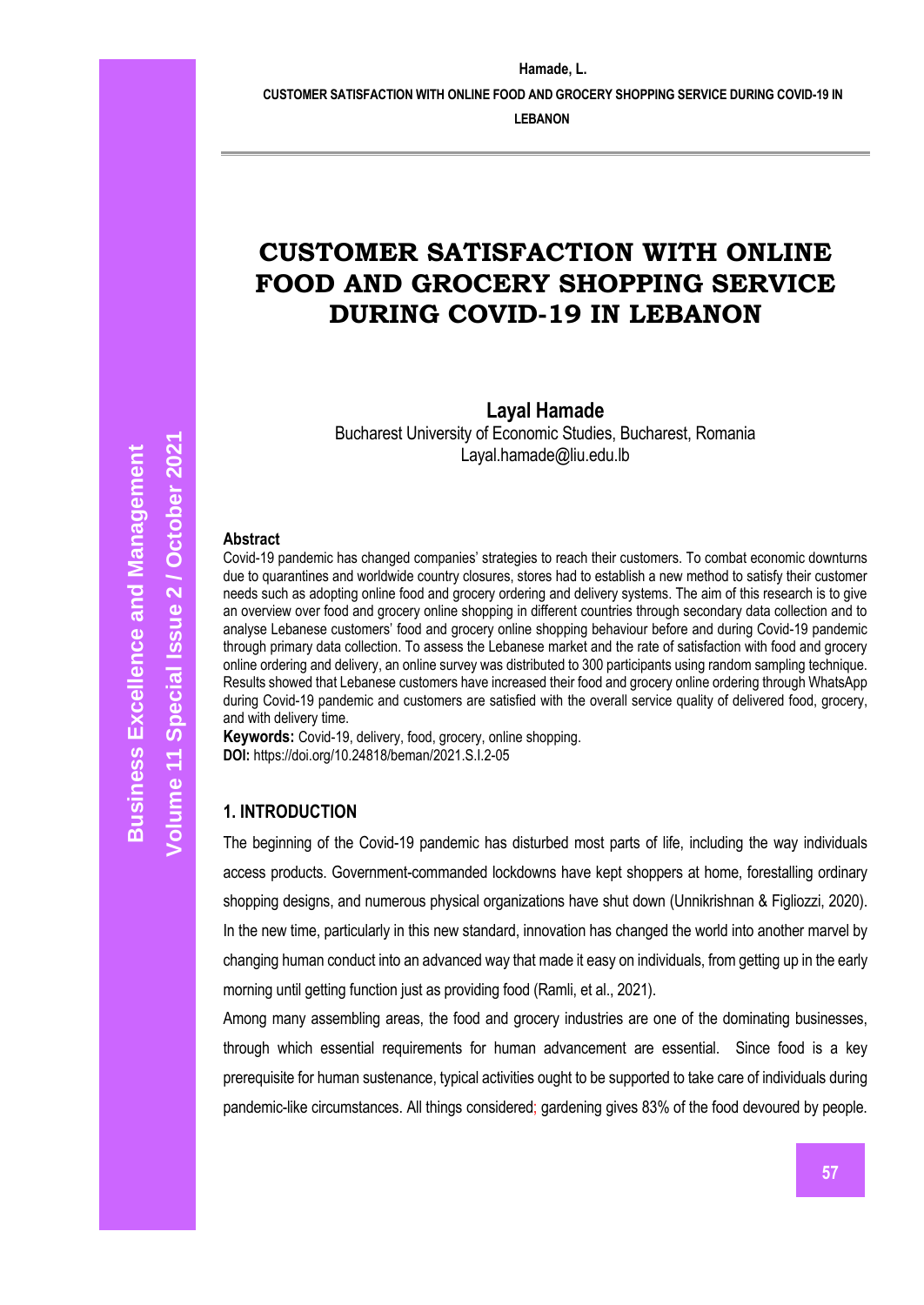The food industry is a dynamic, worldwide structure of assorted organizations that give most of the world's food. In 2020, a report uncovered that the food and drink industries are one of the quickest developing on the planet (Memon, et al., 2021).

Because of far reaching preclusions on eating inside cafés, interest for eatery food has diminished drastically since the start of the pandemic, and eateries unfit to offer take-away services have shut (Mohammed, 2020). The subsequent change in consumers' demand of food dining outside their houses as in restaurants versus the food bought at stores, supermarkets and some other stores has brought about deficiencies and declining stock levels of some food items (Uhler, 2020)

For some shoppers, an answer for a portion of the difficulties made by COVID-19 is home delivery. Webbased businesses and house deliveries can be an advantageous answer for labourers compelled to work distantly just as numerous different gatherings, for example, guardians that need to shuffle both work and nurturing requests or gatherings in danger of creating genuine COVID-19 wellbeing-related inconveniences (Unnikrishnan & Figliozzi, 2020).

For instance, in USA, just over portion of food uses before the pandemic where from eating houses (Saksena et al. 2018). With eating houses alternatives restricted to take-away during covid-19 in a significant part of the U.S., grocery and drink stores demand expanded over 25% in March 2020 (Redman 2020). Moreover, March supermarket deals expanded by 20% in the U.K., establishing a four-week deals history (Mattinson 2020)

The purpose of this study is assessing Lebanese customer satisfaction with the overall food and grocery delivery services during Covid-19 pandemic, their frequency of shopping, their concerns with food and grocery delivery, and how Covid-19 affected home food and grocery ordering and delivery service. To accomplish this goal, the following research questions are to be addressed:

- What is the rate of satisfaction of Lebanese customers with delivery time?
- What is the rate of satisfaction of Lebanese customers with online delivered food and grocery overall service quality?

Moreover, as supportive data in Lebanon related to delivery services and customer satisfaction is limited, this research will assist in supporting customer service strategies after evaluating their delivery service and collecting customer feedback. In addition, Lebanese customer feedback will conclude on customers' needs, the basic for setting any strategy which can be used for future research.

# **2. LITERATURE REVIEW**

Alaimo, Fiore, & Galati (2020) distributed an online questionnaire on 248 participants during Covid-19 in Italy. It revealed that customers were satisfied with their online food ordering as they find it and easy way to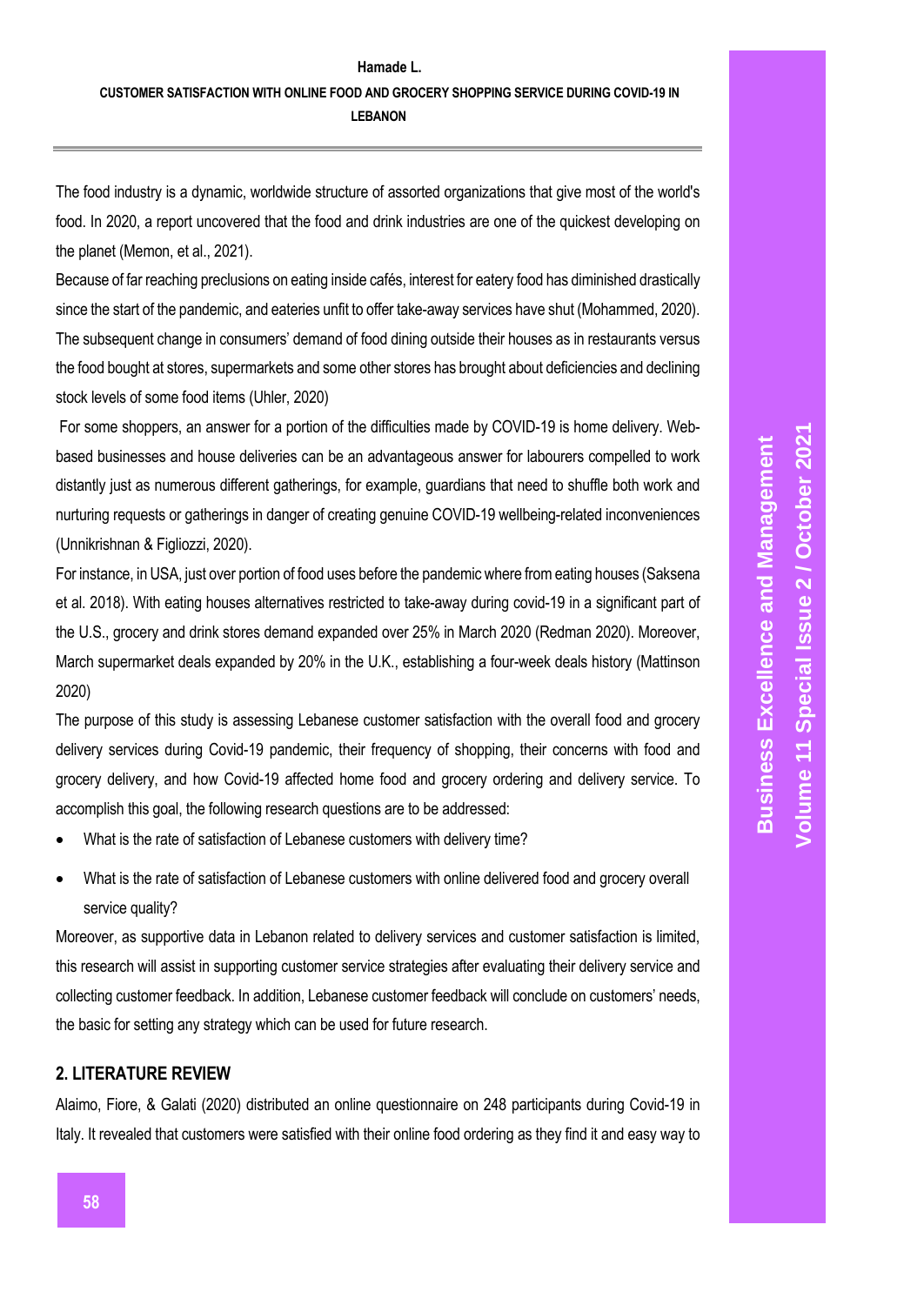get their food without the bother to visit stores and interact with others. In addition, 74.6% stated that they were medium to highly satisfied with ordering food online.

According to Klinbeil et al. (2021), a survey filled by 1074 respondents in Lebanon, Jordan, and Tunisia showed that out of 346 Lebanese respondents, 236 were females. 81.9% of the Lebanese participants were between the age of 25 and 54 years old. Moreover, in Lebanon, when asked about the frequency of food shopping during Covid-19 pandemic, 39.6% stated that they shop once a week, 24.3% two-three times a week, 24% less than once a week, 0.6% three to seven times a week, and 11.5% depended totally on home deliveries. When asked whether they will re-purchase from the same places after the pandemic is over, the results were 41.6% of Lebanese respondents will continue shopping from the same places, 28% said no, and 30.4% said maybe.

According to Laguna et al. (2020), a questionnaire sent online to 362 Spanish participants stated that 70% were female and 30% were male. It showed that before Covid-19 pandemic, 96.6% used to purchase their food from supermarkets, 39.21% from small shops, 7.56% online. In addition, 50% used to shop twice per week and 35% weekly. However, During Covid-19 pandemic, 76.5% were shopping weekly, 13.65% twice per week, and 1.12% daily.

According to Chen et al. (2021), a questionnaire filled by 156 respondents from Wuhan city, China, revealed that 53.8% were females, 46.2% were males, and 80.1% were between the age of 26-45 years old. In addition, it was shown that before Covid-19, 65.38% used to shop fresh food online and 33.33% used to do so at least once a week, 30.39% several times a week, and 16.67% less than once a month. However, during Covid-19, 38.46% shopped once a week, 39.74% shopped several times a week, and 12.18% once every two weeks. Moreover, the waiting time to receive the online order during Covid-19 was 27.56% less than 12 hours, 34.62% wait 12-24 hours, and 29.49% wait 24-48 hours.

According to Park, Brumberg, & Yonezawa (2020), a survey distributed to shoppers in different USA regions concluded that physical store grocery shopping decreased from 85.3% before Covid-19 pandemic to 72.4% during Covid-19. Online orders increased from 8.4% before Covid-19 to 21.1% during Covid-19 due mainly to the increase in the online shoppers during Covid-19 from 30.8% to 45.5% and to the rise in the quantities purchased. Furthermore, before Covid-19 pandemic, males in urban cities, who are younger than 65 years old were the most to purchase groceries online. However, during Covid-19 pandemic, married females represented the main segment to shop groceries online.

Robinson et al. (2020) researched consumer online purchase behaviour in United States and he revealed that before Covid-19, customers purchased their food 90% from groceries, 68% restaurant dining, and 64% deliveries. During Covid-19, grocery physical store shopping decreased by 18% and grocery delivery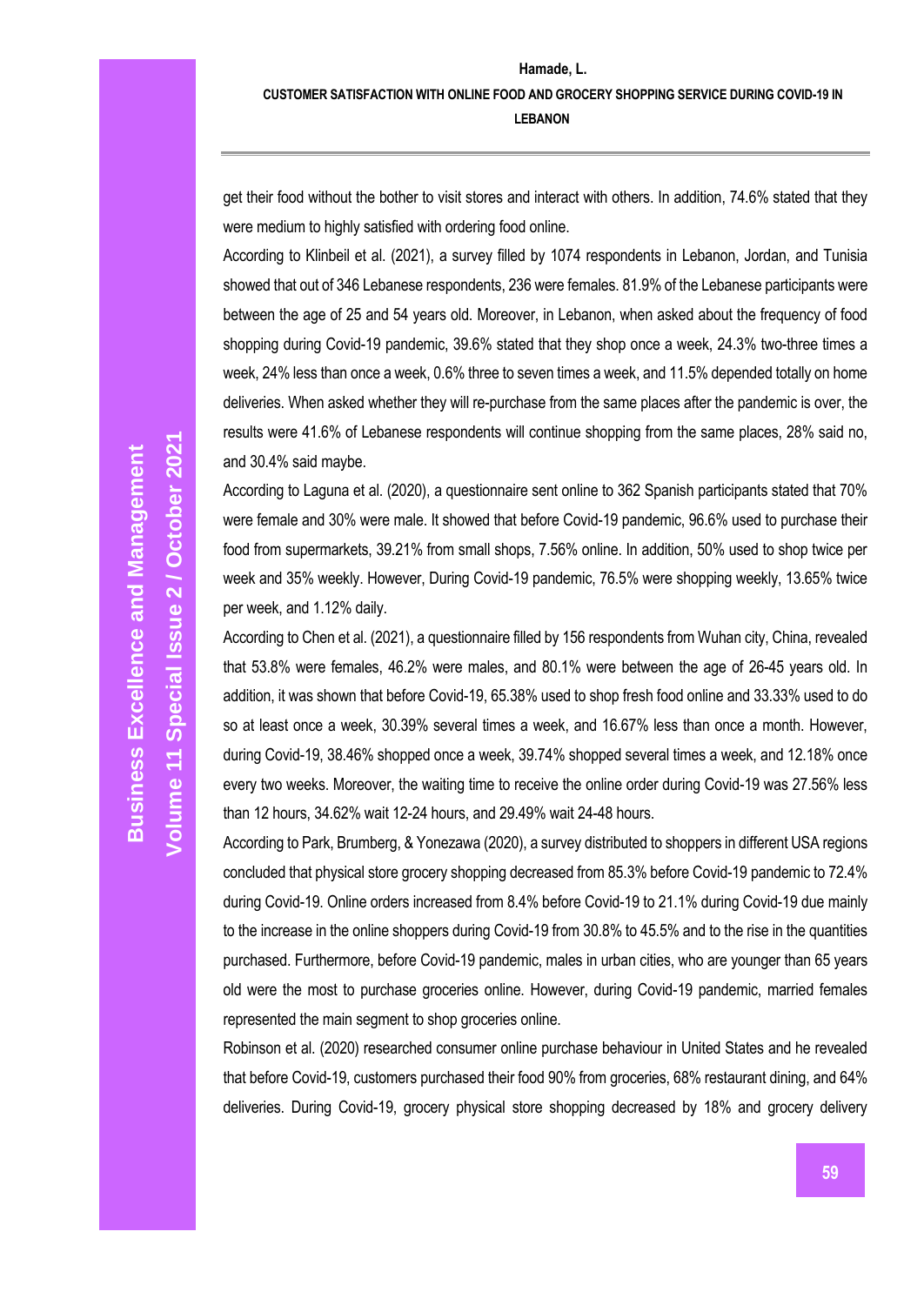# **Hamade L. CUSTOMER SATISFACTION WITH ONLINE FOOD AND GROCERY SHOPPING SERVICE DURING COVID-19 IN LEBANON**

increased by 62%. In addition, during Covid-19, 65% stated that they had difficulty finding the food types they were asking for and 58% said that they had to go through different stores to get all their products. According to Dospinescu, et al. (2020), a lot of factors contribute to the reputation of delivery companies where it was proven that the food delivered quality, the price, the menu diversity, food taste, the perception of companions, and the quality of the electronic application have a statistically significant effect on reputation.

# **3. RESEARCH QUESTION**

Covid-19 pandemic and recurrent lockdowns have forced people to find alternative ways to shop their products. Food and grocery stores have offered its customers a delivery service to make products available to Lebanese people without the need to go out. In addition, through conducting this study, limited data was available to support my research and enrich it with feedback regarding customer satisfaction of delivery service in Lebanon during Covid-19 pandemic. This study will address the rate of customer satisfaction with delivery time and delivered food and grocery service quality, customers concern with the delivery service, and the frequency of ordering food and grocery.

Research questions to be answered:

RQ1: what is the rate of satisfaction of Lebanese customers with delivery time?

RQ2: What is the rate of satisfaction of Lebanese customers with online delivered food and grocery service quality?

# **4. RESEARCH METHODS**

To analyse customers' satisfaction rate with food and grocery online delivery service in Lebanon, a quantitative descriptive study was adopted. An online survey was distributed via social media including 15 questions, demographic questions and customers' perception and behaviour towards food and grocery delivery in Lebanon. The sampling technique used was simple random sampling and a total of 300 participants responded to the online survey using Google Forms and data was collected through February and March 2021. Moreover, secondary data was gathered through analysing articles and other research data.

# **5. RESULTS**

*Age*

An approximately equal percentage of participants between the ages of 26-32 years, 33-40 years, and 41- 48 years have submitted their feedback. These ages represent the major group who may order food and grocery from home (figure 1).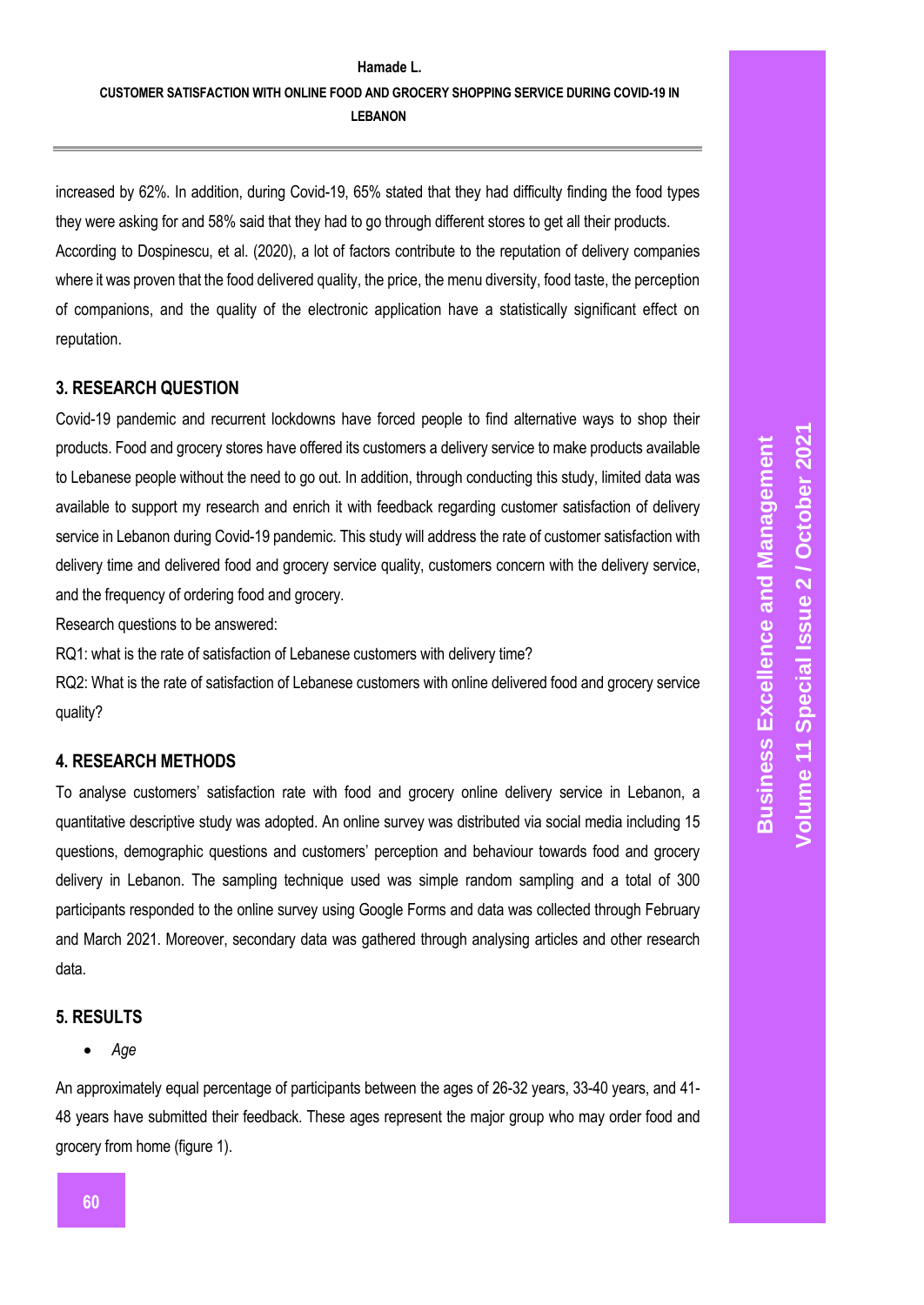**Hamade, L. CUSTOMER SATISFACTION WITH ONLINE FOOD AND GROCERY SHOPPING SERVICE DURING COVID-19 IN** 

**LEBANON**



*Gender*

According to figure 2, female participants were more than male participants. In the Lebanese culture, females take more responsibility of securing food and groceries for their homes.



*Before Covid-19 pandemic, did you shop for groceries/food online?*

Before Covid-19, the majority did not purchase their food and groceries online (Figure 3). Most of the participants were getting their basic needs through visiting physical stores as it was safe to engage with people and customers prefer to surf, interact, and choose their products' brand, quality, and price as they need.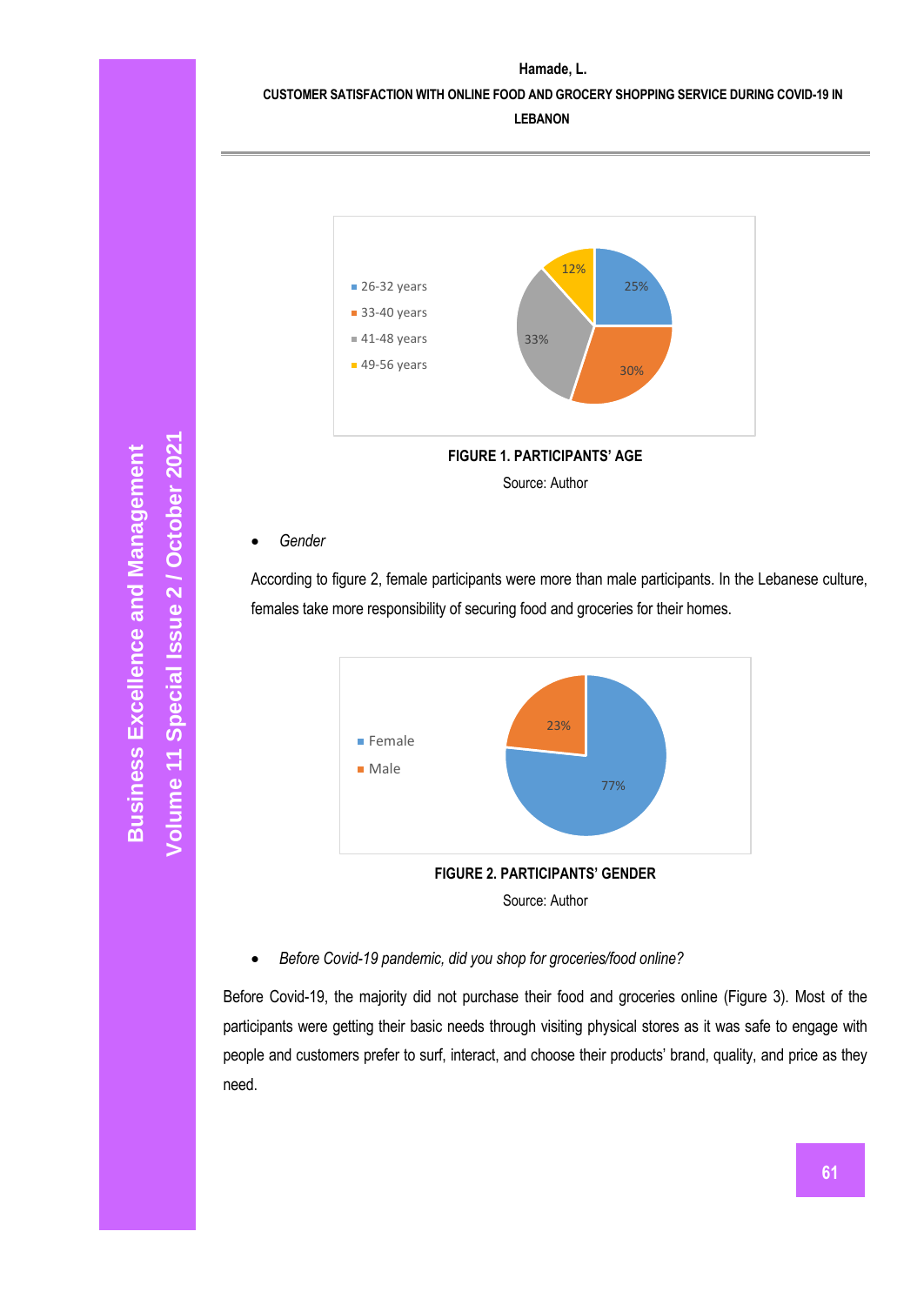



Source: Author

*During Covid-19, did your food online purchases increased?*

During Covid-19, most of the participants were shopping their food online (figure 4). More people shifted to use online ways of communication with food stores to get their necessities due to quarantines and social distancing procedures forced by Lebanese government. In addition, physical stores, as a way of survival, established their online methods to keep their customers.



*During Covid-19, did your grocery online purchases increased?*

During Covid-19, higher percentage of the participants were shopping grocery online (figure 5). This is due to the diversity in grocery quality and customers' preference to choose their groceries. In Lebanon, groceries were allowed to open and people had the choice to wait outside the stores, in their cars, and ask for their products from employees standing outside to take orders.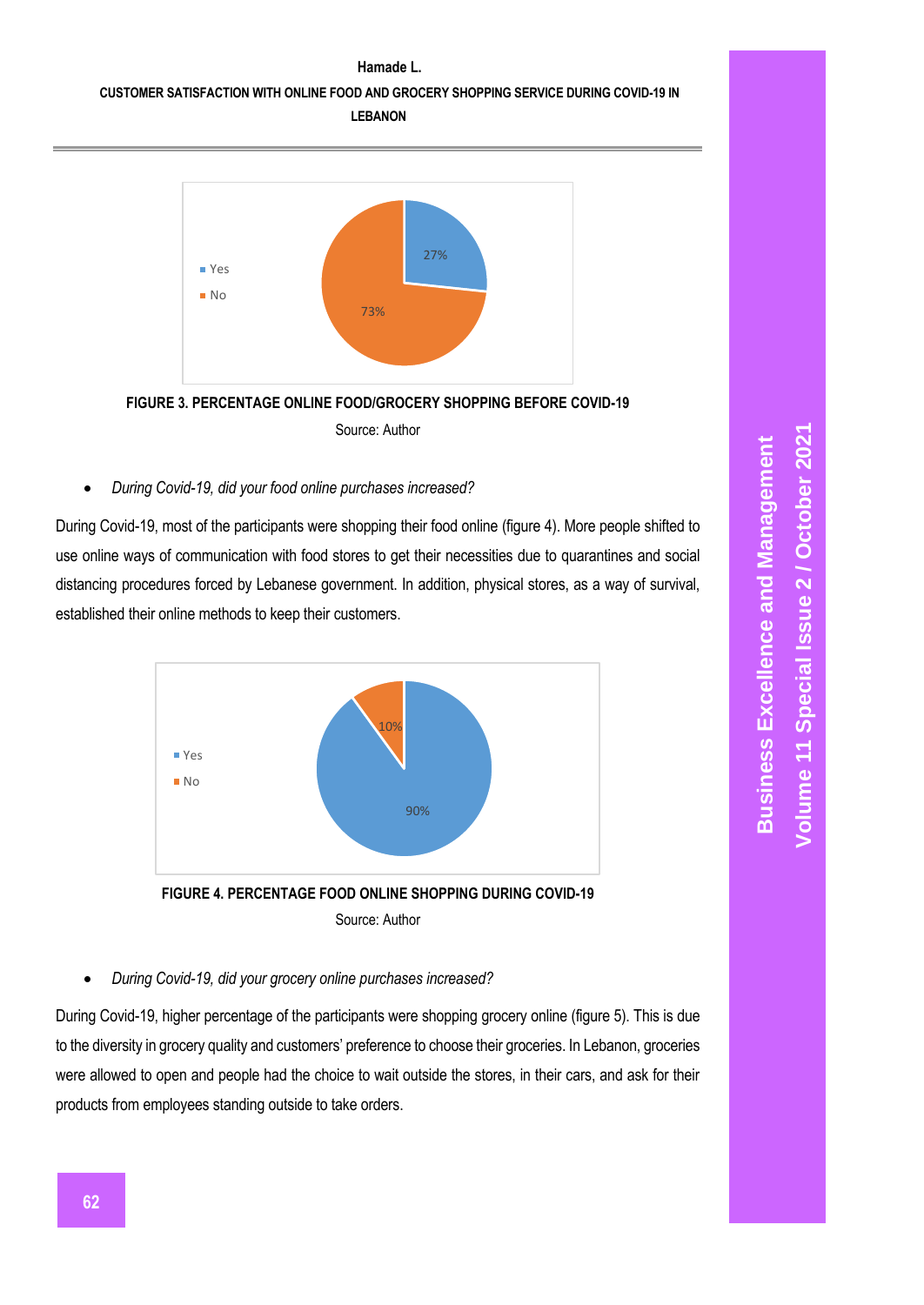**CUSTOMER SATISFACTION WITH ONLINE FOOD AND GROCERY SHOPPING SERVICE DURING COVID-19 IN** 

**LEBANON**



Source: Author

### *During Covid-19, how often did you shop grocery online?*

As shown in figure 6, approximately half of the participants were shopping groceries twice per week. As groceries have low self-life, fresh products are always preferrable. Therefore, in Lebanon, customers prefer to more groceries more often than stocking them at home and risking quality and freshness.





Source: Author

### *During Covid-19, how often did you shop food online?*

Most participants were shopping food online several times a week (figure 7). Participants shopped more food online than groceries. Food is considered a more consumable product than groceries and in Lebanon, customers consume at least 3 meals per day.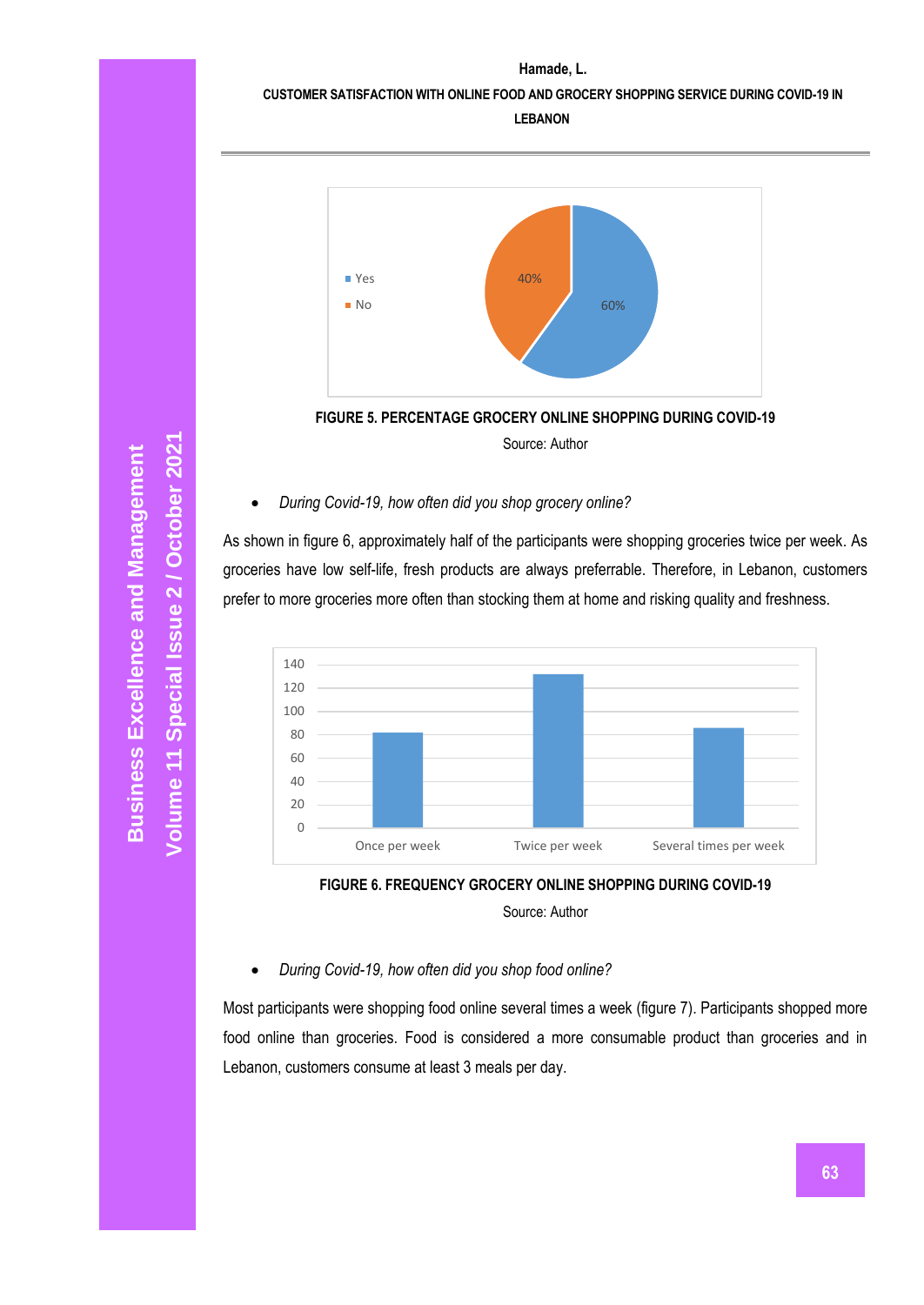### **CUSTOMER SATISFACTION WITH ONLINE FOOD AND GROCERY SHOPPING SERVICE DURING COVID-19 IN LEBANON**





#### *What are your concerns when buying your grocery online?*

The main concerns when shopping grocery online were the product availability, product freshness, product choice, and returns (figure 8). The first concern was product availability at the store customers' contact to avoid having to get their products from different places. The second concern was product freshness as those who order online didn't have the chance to see their products and check its quality, and the third concern was the product choice as even with groceries there are different types of tomatoes, cucumber, apples, etc. and customers shopping online were not able to see what choices groceries had.



# **FIGURE 8. CUSTOMERS' CONCERNS OF GROCERY ONLINE SHOPPING** Source: Author

*What are your concerns when buying your food online?*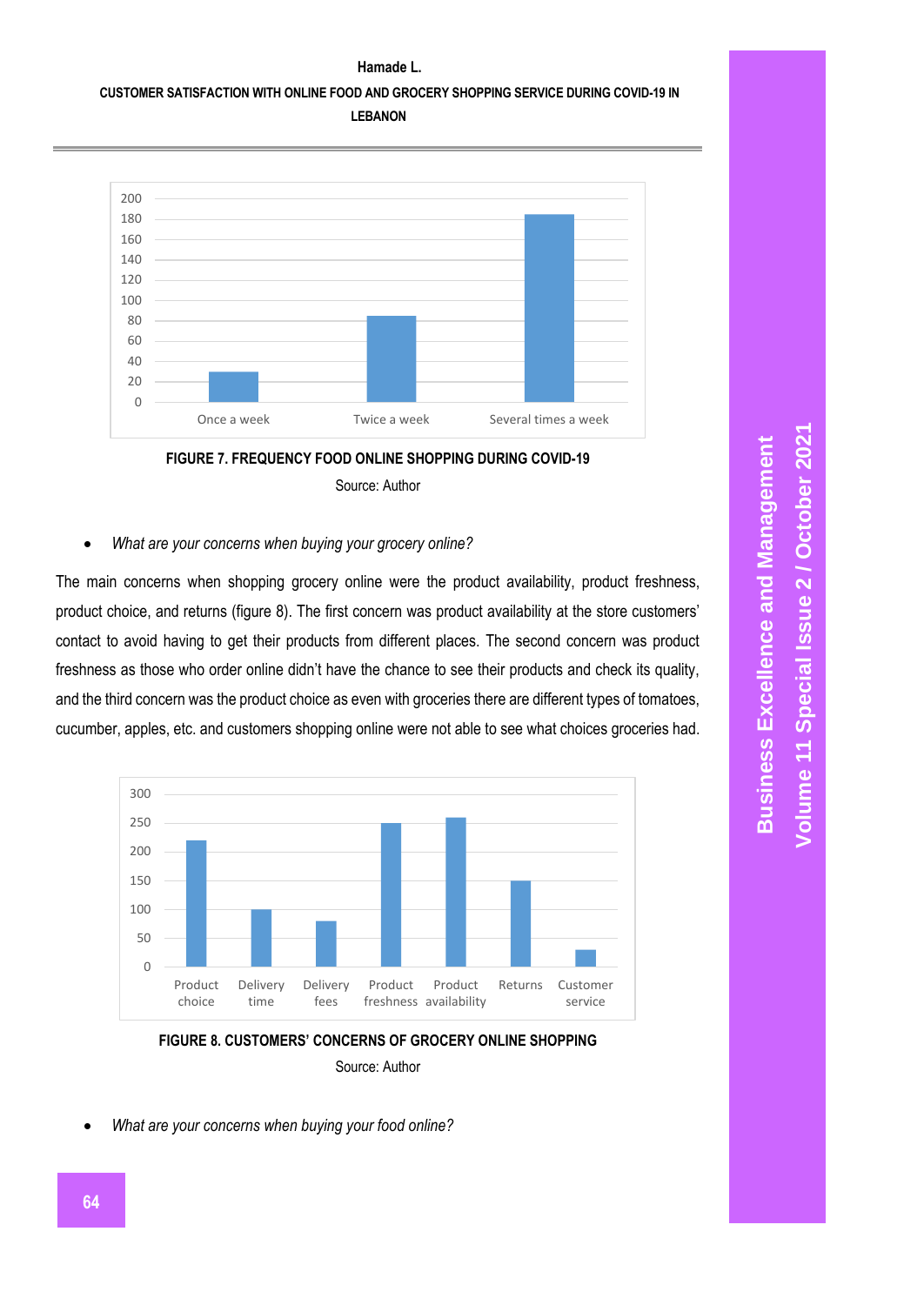**CUSTOMER SATISFACTION WITH ONLINE FOOD AND GROCERY SHOPPING SERVICE DURING COVID-19 IN LEBANON**

The main concerns when purchasing food online were returns, product availability, delivery time, and product choice (figure 9). As many brands are available on shelves with different prices, the customer may not know what brands are available with their prices and may get surprised with the price or quality delivered. If the store accepted to return, then the customer will have to ask for the product from another store and wait additional time. In addition, as more customers are ordering online then delivery personnel might need more time to deliver products.



**FIGURE 9. CUSTOMERS' CONCERNS OF FOOD ONLINE SHOPPING DURING COVID-19**

Source: Author

*How do your order your food products?*

Most of the respondents shopped their food through WhatsApp followed by phone calls (figure 10). Before covid-19, no online applications were available. The emergence of covid-19 and the need for an immediate method to accept customers' orders, made stores choose the easiest way to communicate with customers which is WhatsApp.

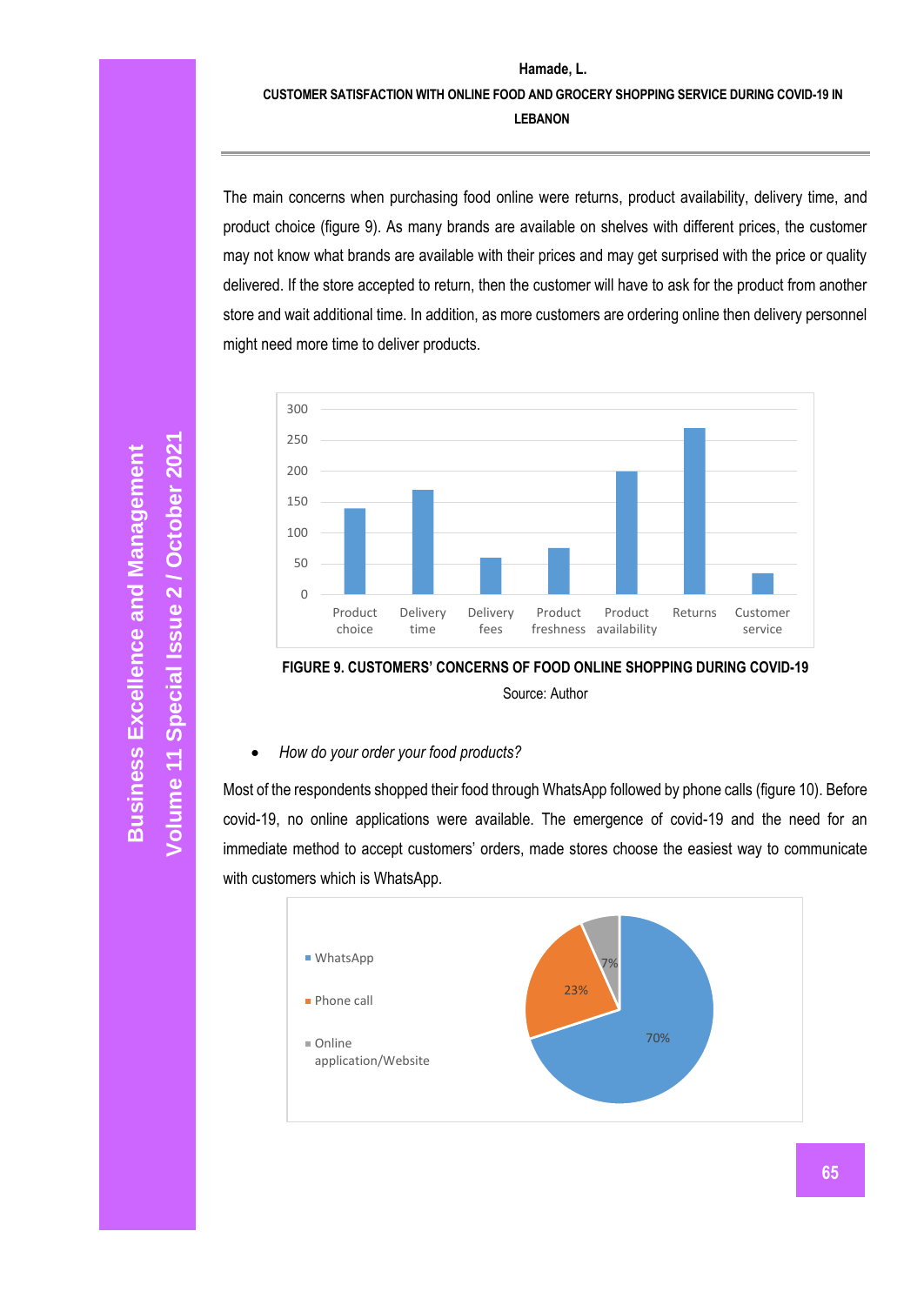# **Hamade L. CUSTOMER SATISFACTION WITH ONLINE FOOD AND GROCERY SHOPPING SERVICE DURING COVID-19 IN LEBANON**

#### **FIGURE 10. CUSTOMERS' FOOD ORDERING METHODS**

Source: Author

*How do your order your groceries?*

Groceries were mainly ordered through WhatsApp and phone calls (figure 11). Grocery stores in Lebanon are small and not considered huge companies to set online applications. As in food ordering, grocery stores depended on WhatsApp and phone calls to make their grocery delivered home.



Source: Author

*How much time does it take to receive your order?*

Most deliveries took between 40-60 minutes and this is considered an appropriate fair time to prepare and deliver customers' necessities (figure 12).





*Rate your satisfaction with delivery time.*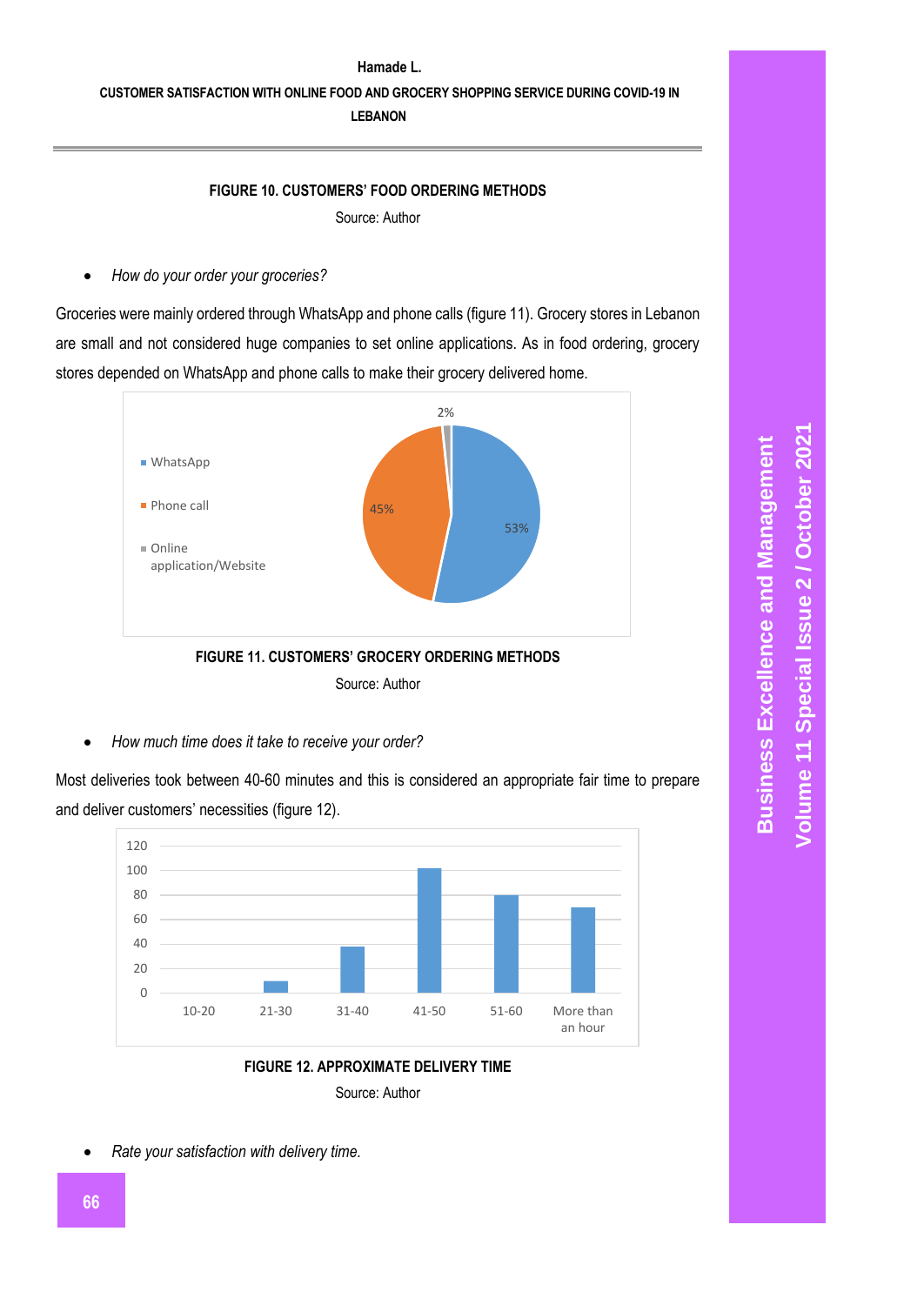**CUSTOMER SATISFACTION WITH ONLINE FOOD AND GROCERY SHOPPING SERVICE DURING COVID-19 IN LEBANON**

When measuring customers' rate of satisfaction depending on food and grocery delivery time, most of the respondents were satisfied and only 27% were dissatisfied (figure 13). Thus, customers were satisfied with the delivery time and it was not one of their main concerns.



**FIGURE 13. SATISFACTION RATE WITH DELIVERY TIME**

Source: Author

*Rate your satisfaction with delivered food overall service quality.*

Measuring the rate of customers' satisfaction through assessing delivered food service quality, 23% were highly satisfied, 43% were satisfied, 27% were neutral, and 7% were dissatisfied (figure 14). Therefore, the delivered food was meeting the expectations of the customers and they were satisfied with the food service they were receiving.





*Rate your satisfaction with delivered groceries overall service quality.*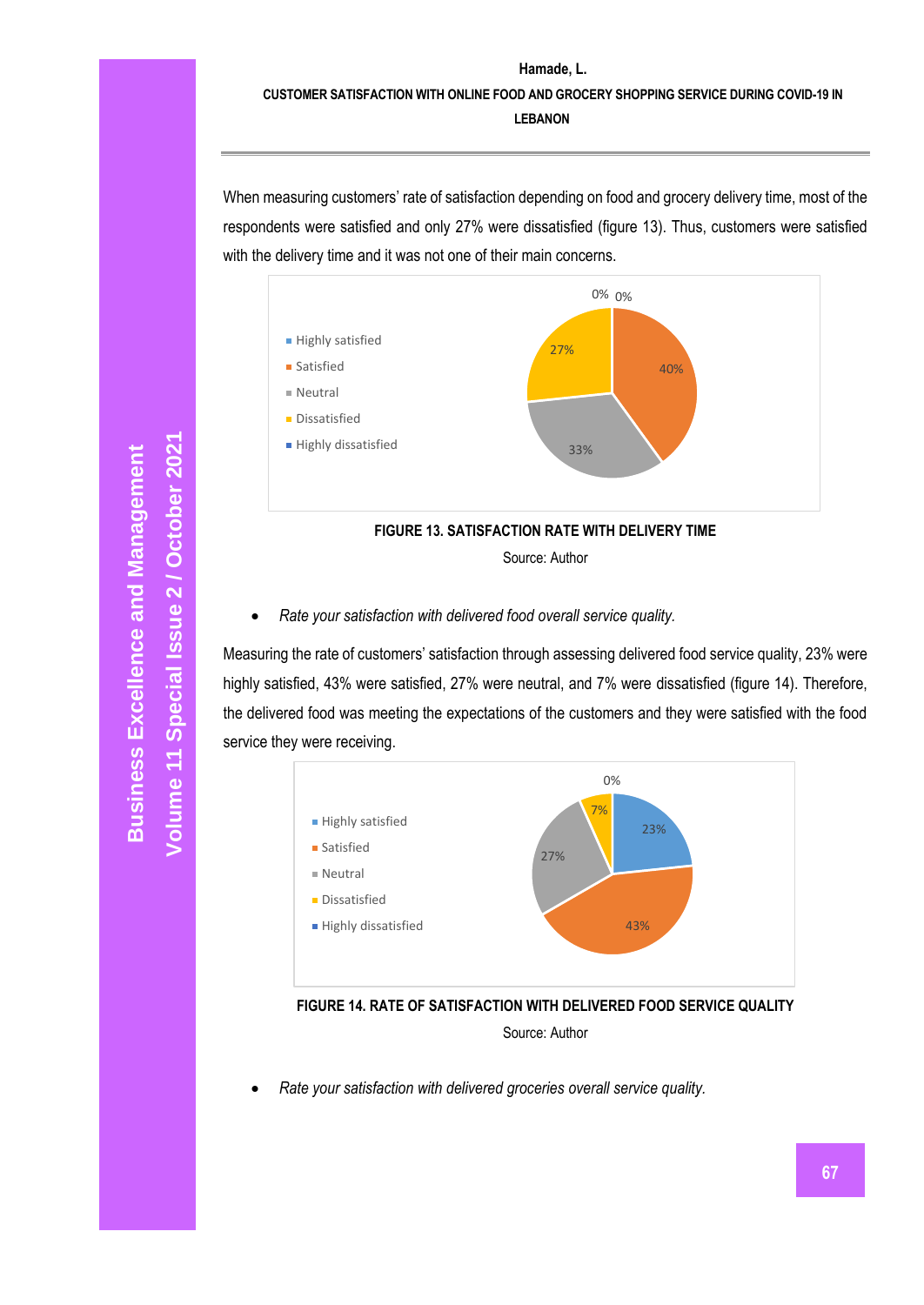# **Hamade L. CUSTOMER SATISFACTION WITH ONLINE FOOD AND GROCERY SHOPPING SERVICE DURING COVID-19 IN LEBANON**

Assessing the rate of satisfaction with delivered groceries service quality,15% highly satisfied, 30% satisfied, 33% neutral, 20% dissatisfied, and 2% highly dissatisfied (figure 15). Thus, there was a moderate satisfaction with the service quality of groceries delivered home and rate of satisfaction with groceries service quality was lower than that of food.



Source: Author

### **6. CONCLUSIONS**

As with Klinbeil et al. (2021) & Laguna et al. (2020), food and grocery online shopping is more a female task than a male one where most of those who responded were females. Moreover, when comparing food ordering before and during covid-19, Lebanese customers increased their online food shopping behaviour and people were ordering food mostly several times a week with people's wish to save their health, maintain social distancing, and avoid crowds. Such results were supported by Klinbeil at al. (2021) who stated that 63.9% of his participants shopped food on a weekly basis. However, still people had their concerns. The main concern was product return policy, then product availability, product delivery time, and product choice. As many companies are competing on the store shelves, people usually don't memorize all brands available with their prices. The store employee may send a product different then what is needed by the customer which will cost the customer not only the delivery charge but the time to check the product availability in other store which will increase the time required for customers to get their products. In addition, WhatsApp was mainly used by delivery personnel in food stores to take customers' orders.

On the other hand, 60% were ordering grocery online which is lower than the food ordering percentage. This is due to people's concern of product availability, freshness, and choice. This was supported by Park, Brumberg, & Yonezawa (2020) who showed that grocery shopping decreased after Covid-19. Most of the Lebanese customers preferred to get their groceries by their physical presence on the grocery store door to choose their products and this is proved by Robinson et al. (2020) who stated that during covid-19,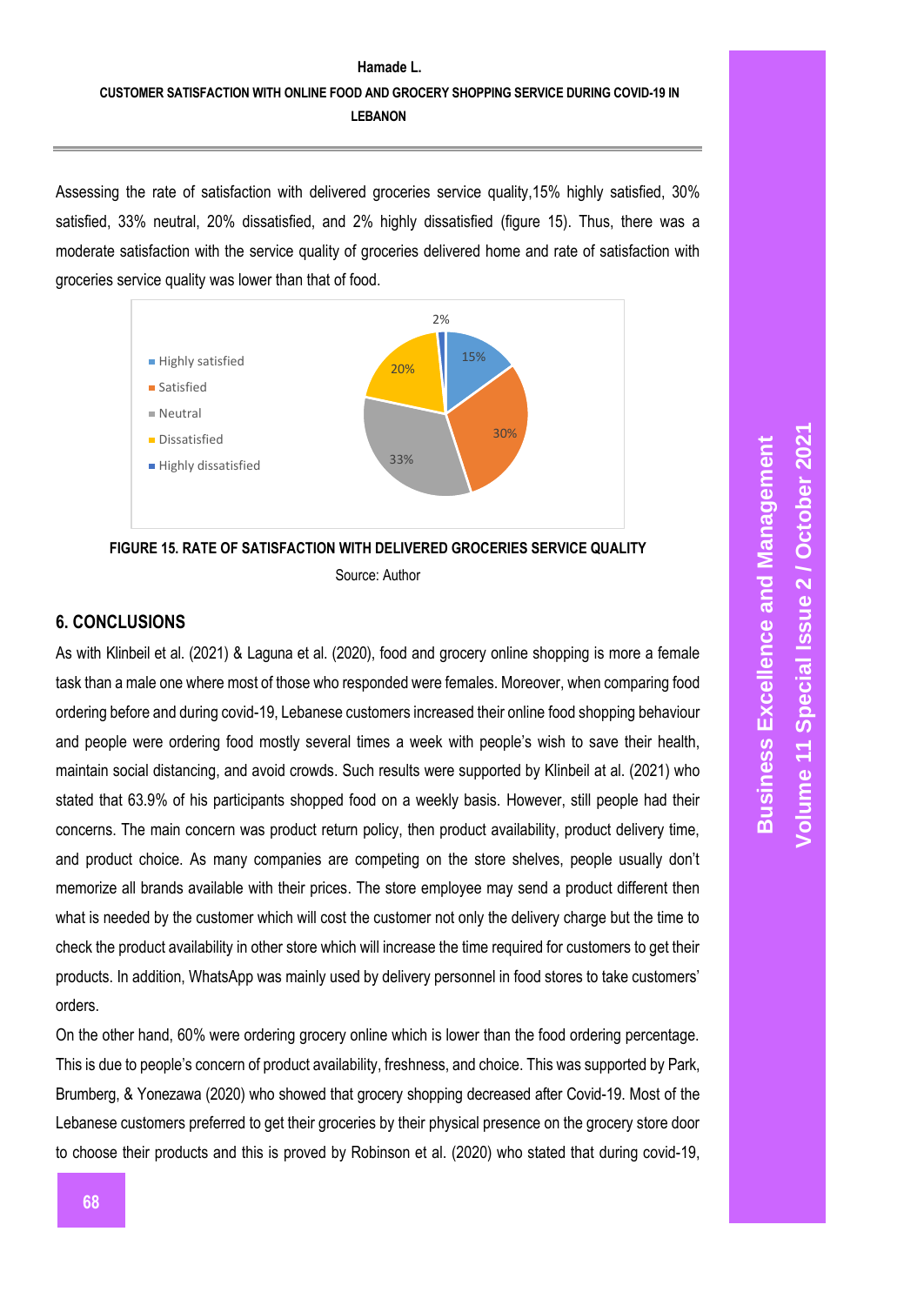### **CUSTOMER SATISFACTION WITH ONLINE FOOD AND GROCERY SHOPPING SERVICE DURING COVID-19 IN LEBANON**

65% are concerned with finding their product choice and 58% about their product availability. In addition, ordering frequency was less than that of food ordering as groceries is less consumed than food. The method used to order grocery from home was divided between WhatsApp and phone calls and this depends on the size of the grocery store where usually bigger stores use more WhatsApp than small ones.

Furthermore, most deliveries, 60.6%, took up to 60 minutes to be delivered which is fair enough if we take into consideration the increase in people online orders, the companies' infrastructure which may not be big enough to serve all its customers immediately and the sudden emergence of covid-19 restrictions which was not considered within the strategies of food and grocery store. On the other hand, when compared to chen et al. (2021) study, 64.11% received their deliveries after 12 hours. That explains why the Lebanese customers were satisfied with this delivery time frame and only 27% stated that they were dissatisfied. Moreover, customers were satisfied with the overall service quality of delivered food and groceries; however, the percentage of dissatisfaction with groceries (22%) was higher than that of food (7%) and this is interpreted by the customers' concerns who pinpointed their worries towards products' availability, freshness, and choice.

According to the stated results, it is recommended by businesses to add online applications for Lebanese customers where they can look for what they need, check its availability, prices, description, and then order it online. In addition, stores should set easy return/exchange policies to diminish customers' concerns and to encourage them to put their orders.

The limitation of this research is the presence of economic recession and inflation in Lebanon which can affect customers' concerns. In addition, quantity ordered and frequency of ordering may differ as people may find it hard to shop in large quantities all at once with price inflation and may prefer to increase the frequency of purchasing versus decreasing the quantity. Moreover, the number of participants is not large enough to reflect the whole market and more demographic questions could be asked such as income and location to be easier to understand each region or segment.

On the other hand, the future directions that were identified are as following: the analysis of food/grocery stores and businesses, the analysis of different variables that might affect the delivery service quality, and the construction of a quantitative analysis linking different socio-demographic factors to the perception of delivery service quality.

#### **REFERENCES**

Alaimo, L., Fiore, M., Galalti, A. (2020). How the Covid-19 Pandemic Is Changing Online Food Shopping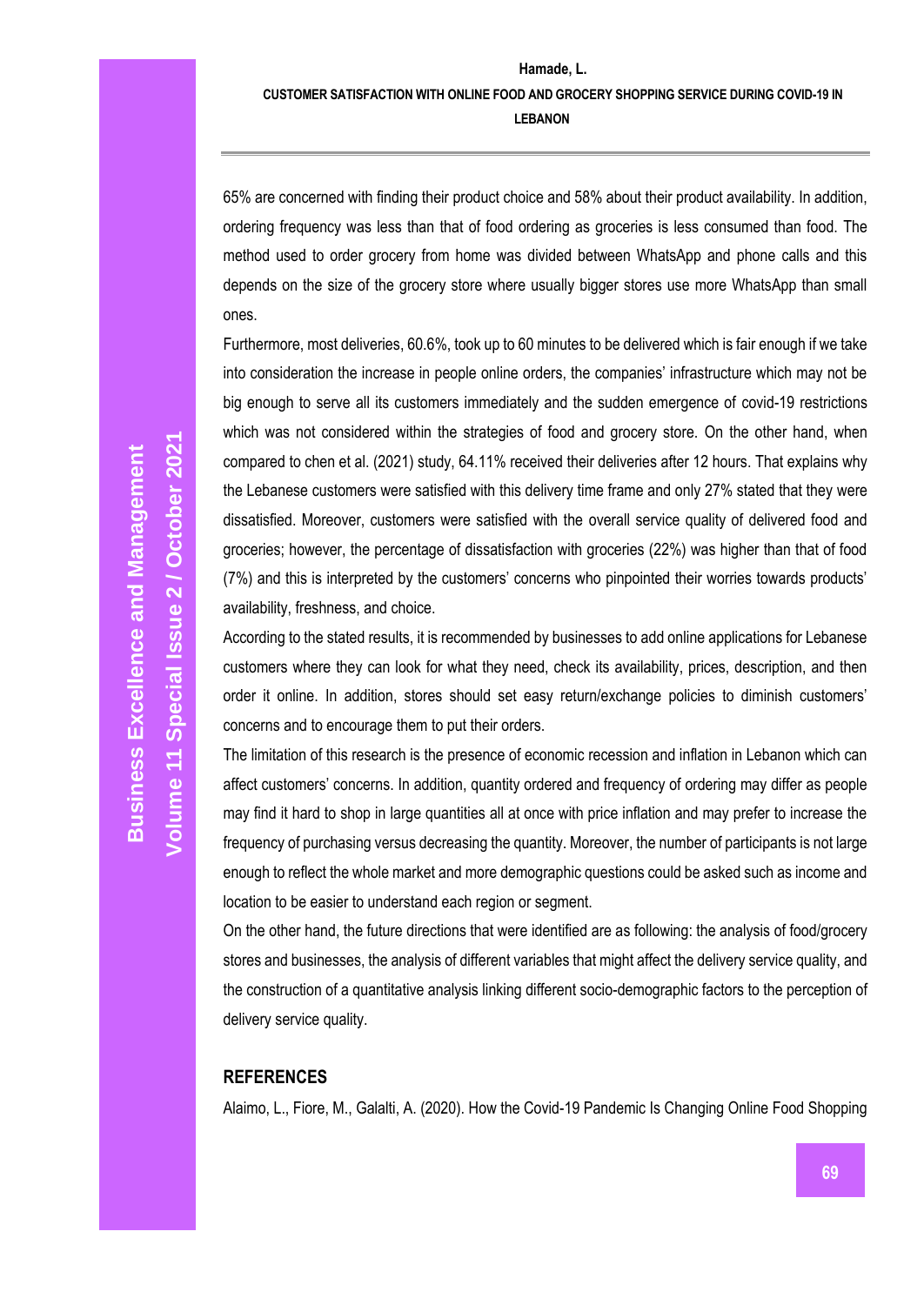Human Behaviour in Italy. *Sustainability*. 12, pp. 9594; doi:10.3390/su12229594

- Chen, J., Zhang, Y., Zhu, S., Liu, L. (2021). Does COVID-19 Affect the Behavior of Buying Fresh Food? Evidence from Wuhan, China. *International Journal of Environmental Res*earch *and Public Health*, 18, pp. 4469. https://doi.org/10.3390/ ijerph18094469
- Dospinescu, N., Dospinescu, O., Tatarusanu, M. (2020). Analysis of the Influence Factors on the Reputation of Food-Delivery Companies: Evidence from Romania. Sustainability, 12, 4142; doi:10.3390/su12104142
- Figliozzi, M., Unnikrishnan, A. (2021). Home-deliveries before-during COVID-19 lockdown: Accessibility, environmental justice, equity, and policy implications. *Transportation Research*. Part D 93, pp. 102760
- Klinbeil, D. et al. (2021). An on-line survey of the behavioral changes in Lebanon, Jordan and Tunisia during the COVID-19 pandemic related to food shopping, food handling, and hygienic practices. *Food Control*. 125, pp. 107934
- Laguna, L., et al. (2020). The impact of COVID-19 lockdown on food priorities. Results from a preliminary study using social media and an online survey with Spanish consumers*. Food Quality and Preference,* 86, pp. 104028
- Mattinson, A. (2020). Coronavirus demand surge supercharges grocery industry growth. The Grocer. [https://www.thegrocer.co.uk/finance/coronavirus-demand-surge-superchargesgrocery-industry](https://www.thegrocer.co.uk/finance/coronavirus-demand-surge-superchargesgrocery-industry-growth/603530.article)[growth/603530.article.](https://www.thegrocer.co.uk/finance/coronavirus-demand-surge-superchargesgrocery-industry-growth/603530.article)
- Memon, S., Pawase, V., Pavase, T., Soomro, M. (2021). Investigation of COVID-19 Impact on the Food and Beverages Industry: China and India Perspective. Foods. 10, pp. 1069. https://doi.org/ 10.3390/foods10051069.
- Mohammed, R. (2020). How restaurants can survive right now. Harvard Business Review. March 26. Accessed on May 26, 2020 at: [https://hbr.org/2020/03/howrestaurants-can-survive-right-now.](https://hbr.org/2020/03/howrestaurants-can-survive-right-now)
- Park, K., Brumberg, A., Yonezawa, K. (2020). The Covid-19 Shopper: Online Shopping. Department of Applied Economics and Management Cornell University. https://dyson.cornell.edu/wpcontent/uploads/sites/5/2021/01/Covid\_Shopper-Online\_EB2020-14-VD.pdf
- Ramli, N., Ghani, F. A., Nawawi, W., & Majid, H. (2021). Intention to Use Online Food Ordering Services Among Universities Students During COVID-19 Pandemic. International Journal of Academic Research in Business and Social Sciences, 11(13), pp. 394–405.
- Redman, R. (2020). Grocery a bright spot in record March retail sales decline. Supermarket News. [https://www.supermarketnews.com/consumer-trends/grocery-bright-spot-recordmarch-retail-sales](https://www.supermarketnews.com/consumer-trends/grocery-bright-spot-recordmarch-retail-sales-decline)[decline](https://www.supermarketnews.com/consumer-trends/grocery-bright-spot-recordmarch-retail-sales-decline)
- Robinson, J., et al. (2020). US Consumer Experiences with Food Access During Covid-19. National Food Access and COVID Research Team. [https://jscholarship.library.jhu.edu/bitstream/handle/1774.2/63253/Food%20Access\\_FINAL11.pdf?](https://jscholarship.library.jhu.edu/bitstream/handle/1774.2/63253/Food%20Access_FINAL11.pdf?sequence=1) [sequence=1](https://jscholarship.library.jhu.edu/bitstream/handle/1774.2/63253/Food%20Access_FINAL11.pdf?sequence=1)
- Saksena, M. J., Okrent, A., M., Anekwe, T. D., Cho, C., Dicken., C., Effland, A. et al. (2018). America's eating habits: food away from home. Economic Information Bulletin, 196.
- Uhler, A. (2020). Changes in demand and disrupted supply chains feed into shortages at the store. Marketplace. https://www.marketplace.org/2020/04/13/shortages-at-store-arent-aboutpeoplestocking-up/.